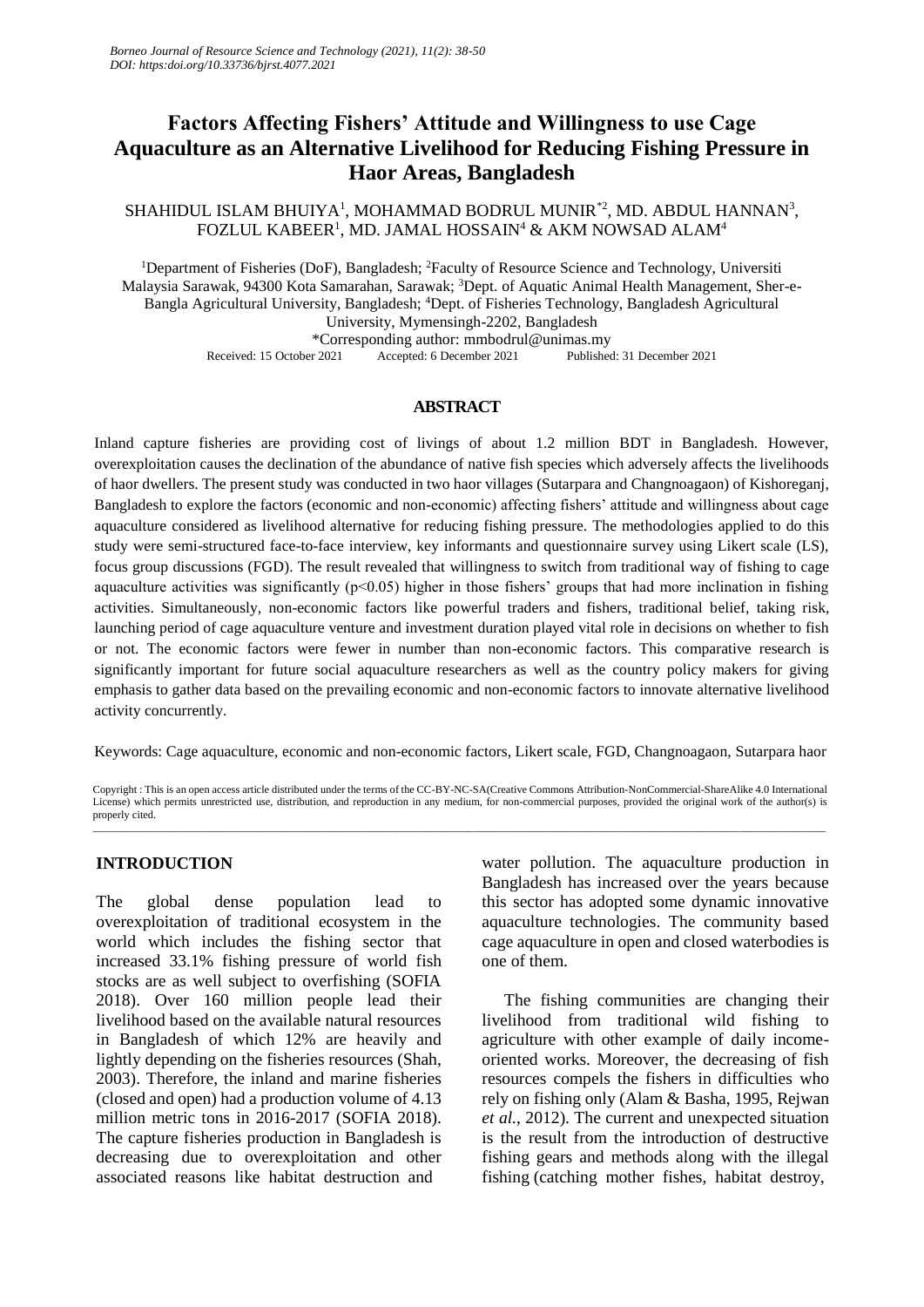pollution and larger nets with small mesh-sizes) in fishing communities over the past decades (Chaki *et al.*, 2014; DoF, 2015). Meanwhile in the *haor* (a bowl or saucer shaped shallow depression wetland ecosystem), the major threats to the future resources of wild stock are from overfishing and illegal fishing. Fortunately, continuous fresh water flows adjacent to the fishers' community thus requires the provision of livelihood alternatives (cage aquaculture) that are readily accepted by fishers' community which in return space catch intensity on the wild stock (Adibashi Fisheries Projects, 2007; Rahman, 2004).

In general, the factors related to individual fisher (their attitude and willingness) and community socio-economic (economic status and social leadership) condition as a whole affect the likelihood of technical adoption of any new technology like cage aquaculture in the *haor* area. In recent time, the fishing community doesn't always rely mainly on catching wild fish but often prefer to expand their livelihood portfolio to comprise activities such as agriculture/farming, day labor basis in brickfield. In the research areas, during winter a remarkable number of fishers join in the paddy fields and brickfields looking for alternative income generating activities which ultimately enhance the diversification of another income source.

Ample of research has been conducted individually either on technical feasibility of cage aquaculture for the community or attitude to the common people towards cage aquaculture. It is a matter of fact that the factors affecting the attitude and willingness towards cage aquaculture, but the research on technical feasibility by exploring the factors affecting the attitude and willingness of fishers towards cage aquaculture are so far been unavailable. The present study thus was carried out for highlighting these two important aspects mainly getting comprehensive information for future feasibility and sustainability of community driven cage aquaculture in *haor* areas in Bangladesh.

#### **MATERIALS AND METHODS**

#### **Study Area**

The experiment was conducted in *Haor* waters (exclusively open area) located at the Sutarpara and Changnoagaon (Figure 1) villages (Connected with Ujan Dhanu Jalmahal), Karimganj Upazila (Subdistrict, Figure 1C) of Kishoreganj district (Figure 1B) in Bangladesh (24027' 40.97" N; 90058' 16.61" W, Figure 1A). This is one of the biggest floodplain area of the North East Bangladesh. Both villages are 2 km far from a potential river port named Chamta Bandar.



**Figure 1.** Studied *haor* area (A) *Haor* districts of Bangladesh; (B) Kishoreganj District; and (C) Karimganj upazila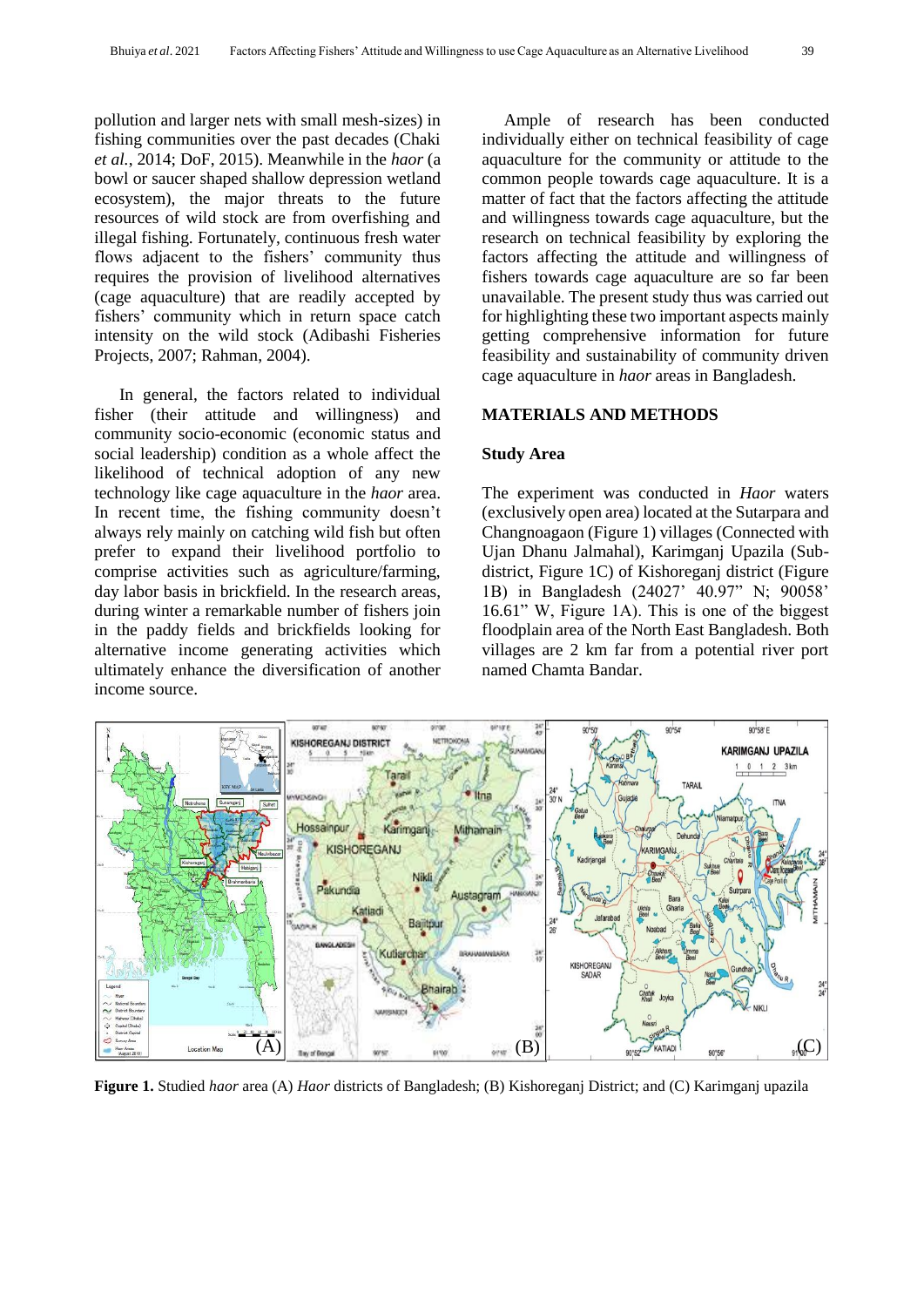#### **Participants' Selection Criteria for Interview**

The respondents for interview in this study were selected from the two haor villages using opportunistic sampling method which comprised of a set of semi-structured questionnaire (quantitative and qualitative) to avoid the biasness (Kemper *et al*., 2003). Quantitative questionnaire survey was conducted 1) to obtain background information and in depth understanding of present local circumstances, and 2) to filter research questionnaire followed by qualitative assessments. In qualitative questionnaire survey, the special emphasis has been to get the reply on statements indicating what and how the phenomenon occurred (Flick, 2009).

### **Questionnaire and Data Collection**

The research questionnaires were developed with special attention to examine the potential for successful community driven cage aquaculture addressing the non-economic and economic factors. Table 1 describes these factors setting some specific criteria.

Questions were set to study attitude towards cage aquaculture after classifying into four groups: employment, aquaculture, environment and health nutrition. For that reason, each group contains number of questions which help to get in depth knowledge from different angle. The same sets of questions were used to get the information from both the research sites (Table 2).

The research highlighted the preconditions (attitudes and factors) required for community driven cage aquaculture projects intending to enhance sustainability aspects where individual fishers' attitude, willingness and factors were

considered carefully. The approach ensured crossvalidation of the limited quantitative outputs and helped to subsequent research projects. Additional informative data were also recorded while doing survey.

All the quantitative and qualitative data were collected by using participatory rural appraisal (PRA) techniques through semi-structured interviews, Likert scale questionnaire, focus groups, non-participant's observation, which mostly generated categorical data. These were collected from November 2013 to February 2014 (15 continuous days from each subsequent month).

The quantitative questionnaire surveys involved 53 respondents (42 fishermen and 11 women fishers) from Changnoagaon *haor* village and 67 respondents (54 fishermen and 13 women) from Sutarpara *haor* village in the side. Furthermore, discussions with two homogenous focus groups had been done where one exclusively is with fishermen and another exclusively is with fisher women at each research site. Other than validation, stakeholder analysis was also performed to examine the interest and influence of all groups of stakeholders by whom the project activities might be at risk (Bunce *et al*., 2000).

Three focus group discussions (FGD), each with 3-5 interviewees out of 120 participants had been conducted and accomplished. The results in percentage format are 7.9% in Sutarpara and 5.4% in Changnoagaon as the total number of respondents was relatively low in both research sites. Thus, the data obtained from the interviews are deemed to provide a reasonably good idea of the prevailing attitudes and willingness towards cage aquaculture introduction in *haor* areas.

| Factors      | Factors selection criteria                                                                                                                                                                                                                                                                                                                               |
|--------------|----------------------------------------------------------------------------------------------------------------------------------------------------------------------------------------------------------------------------------------------------------------------------------------------------------------------------------------------------------|
| Non-economic | Which factors in terms of age groups and gender exist in the local communities, and<br>$\bullet$<br>what are their implications for cage aquaculture implementation?<br>• Are there specific stakeholders (i.e. <i>aratder</i> in bangla or (whole seller), fish retailer,<br>local elites etc.) relations to potentially affecting research activities? |
|              | • What are the general attitudes of local fishing communities toward cage aquaculture?                                                                                                                                                                                                                                                                   |
| Economic     | • Would fishers invest and implement cage aquaculture ventures for financial gain?<br>• Are the local women fishers involved in fishing and willing to additionally install cage<br>and accept the culture approach?<br>• Are fishers with multiple livelihood sources more willing to cage aquaculture than<br>fishers' with only one income source?    |

**Table 1.** Non-economic and economic factors selection criteria in the study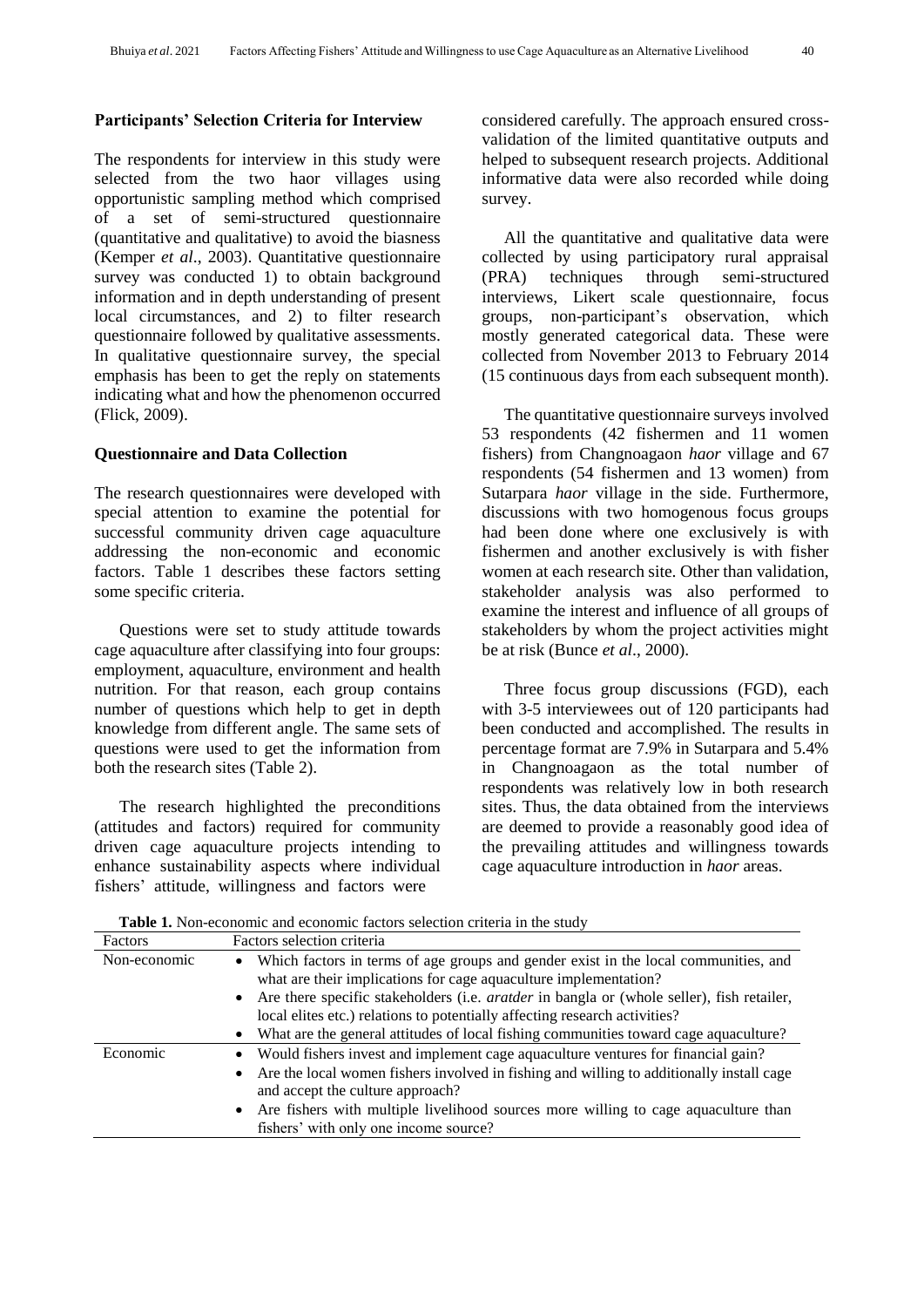# **Table 2.** Set of questions to study attitude towards cage aquaculture (CA)

| Category                                                                                               | Strongly<br>agree | Agree                | Neutral (Neither<br>agree or disagree) | Disagree       | Strongly<br>disagree |  |  |  |  |  |  |  |
|--------------------------------------------------------------------------------------------------------|-------------------|----------------------|----------------------------------------|----------------|----------------------|--|--|--|--|--|--|--|
|                                                                                                        |                   |                      |                                        |                |                      |  |  |  |  |  |  |  |
| Employment<br>5<br>3<br>$\overline{c}$<br>Will CA create new opportunities for<br>1<br>4               |                   |                      |                                        |                |                      |  |  |  |  |  |  |  |
| occupation?                                                                                            |                   |                      |                                        |                |                      |  |  |  |  |  |  |  |
| Will CA add a healthy aqua-produce                                                                     | 5                 | 4                    | 3                                      | 2              | 1                    |  |  |  |  |  |  |  |
| business for young?                                                                                    |                   |                      |                                        |                |                      |  |  |  |  |  |  |  |
| Will CA create new occupation for<br>women?                                                            | 5                 | 4                    | 3                                      | 2              | 1                    |  |  |  |  |  |  |  |
| Will CA create business entrepreneur?                                                                  | 5                 | $\overline{4}$       | 3                                      | $\mathbf{2}$   | 1                    |  |  |  |  |  |  |  |
| Aquaculture                                                                                            |                   |                      |                                        |                |                      |  |  |  |  |  |  |  |
| Will CA be considered as great good<br>idea?                                                           | 5                 | 4                    | 3                                      | $\overline{2}$ | 1                    |  |  |  |  |  |  |  |
| Will CA create problem in local fishing<br>communities?                                                | 5                 | 4                    | 3                                      | 2              | 1                    |  |  |  |  |  |  |  |
| Will CA affect to the wild fishers?                                                                    | 5                 | 4                    | 3                                      | 2              | 1                    |  |  |  |  |  |  |  |
| Will CA be good as an alternative<br>livelihood option?                                                | 5                 | 4                    | 3                                      | 2              | 1                    |  |  |  |  |  |  |  |
| CA, Will ensure healthy aqua-<br>production?                                                           | 5                 | 4                    | 3                                      | 2              | 1                    |  |  |  |  |  |  |  |
| CA based Aqua-produce will have high<br>demand?                                                        | 5                 | 4                    | 3                                      | 2              | 1                    |  |  |  |  |  |  |  |
| Are fishers habituated with CA, aqua-<br>production?                                                   | 5                 | 4                    | 3                                      | 2              | 1                    |  |  |  |  |  |  |  |
| CA, benefits>demerits?                                                                                 | 5                 | 4                    | 3                                      | 2              | 1                    |  |  |  |  |  |  |  |
| CA, Will decrease overfishing                                                                          | 5                 | 4                    | 3                                      | 2              | 1                    |  |  |  |  |  |  |  |
| practiced?<br>CA, Will decrease unwanted by-catch of<br>fishes?                                        | 5                 | 4                    | 3                                      | 2              | 1                    |  |  |  |  |  |  |  |
| CA, Will help to produce more fresh<br>fish than pond produced fish thus opens<br>export quality fish? | 5                 | 4                    | 3                                      | 2              | 1                    |  |  |  |  |  |  |  |
| CA, Will help to produce hapa nursing<br>alternative to pond nursing?                                  | 5                 | 4                    | 3                                      | 2              | 1                    |  |  |  |  |  |  |  |
| CA, Will acts as a sanctuary?                                                                          | 5                 | 4                    | 3                                      | 2              | 1                    |  |  |  |  |  |  |  |
|                                                                                                        |                   | Environmental issues |                                        |                |                      |  |  |  |  |  |  |  |
| CA, Will create less damage to<br>environmental?                                                       | 5                 | $\overline{4}$       | 3                                      | $\overline{2}$ | $\mathbf{1}$         |  |  |  |  |  |  |  |
| CA, Will enhances high risk of disease<br>in wild stock?                                               | 5                 | 4                    | 3                                      | 2              | 1                    |  |  |  |  |  |  |  |
| CA, Will cause water quality<br>deterioration?                                                         | 5                 | 4                    | 3                                      | 2              | 1                    |  |  |  |  |  |  |  |
| CA, Will ensure traceability of the aqua-<br>produce?                                                  | 5                 | 4                    | 3                                      | 2              | 1                    |  |  |  |  |  |  |  |
|                                                                                                        |                   | Health nutrition     |                                        |                |                      |  |  |  |  |  |  |  |
| 5<br>CA, Will be essential for protein<br>4<br>3<br>$\overline{2}$<br>1                                |                   |                      |                                        |                |                      |  |  |  |  |  |  |  |
| supplementation?                                                                                       |                   |                      |                                        |                |                      |  |  |  |  |  |  |  |
| CA, Will enhance knowledge in<br>sanitation in sanitation and hygiene?                                 | 5                 | 4                    | 3                                      | 2              | 1                    |  |  |  |  |  |  |  |
| CA, Will reduce health expenses?                                                                       | 5                 | 4                    | 3                                      | 2              | 1                    |  |  |  |  |  |  |  |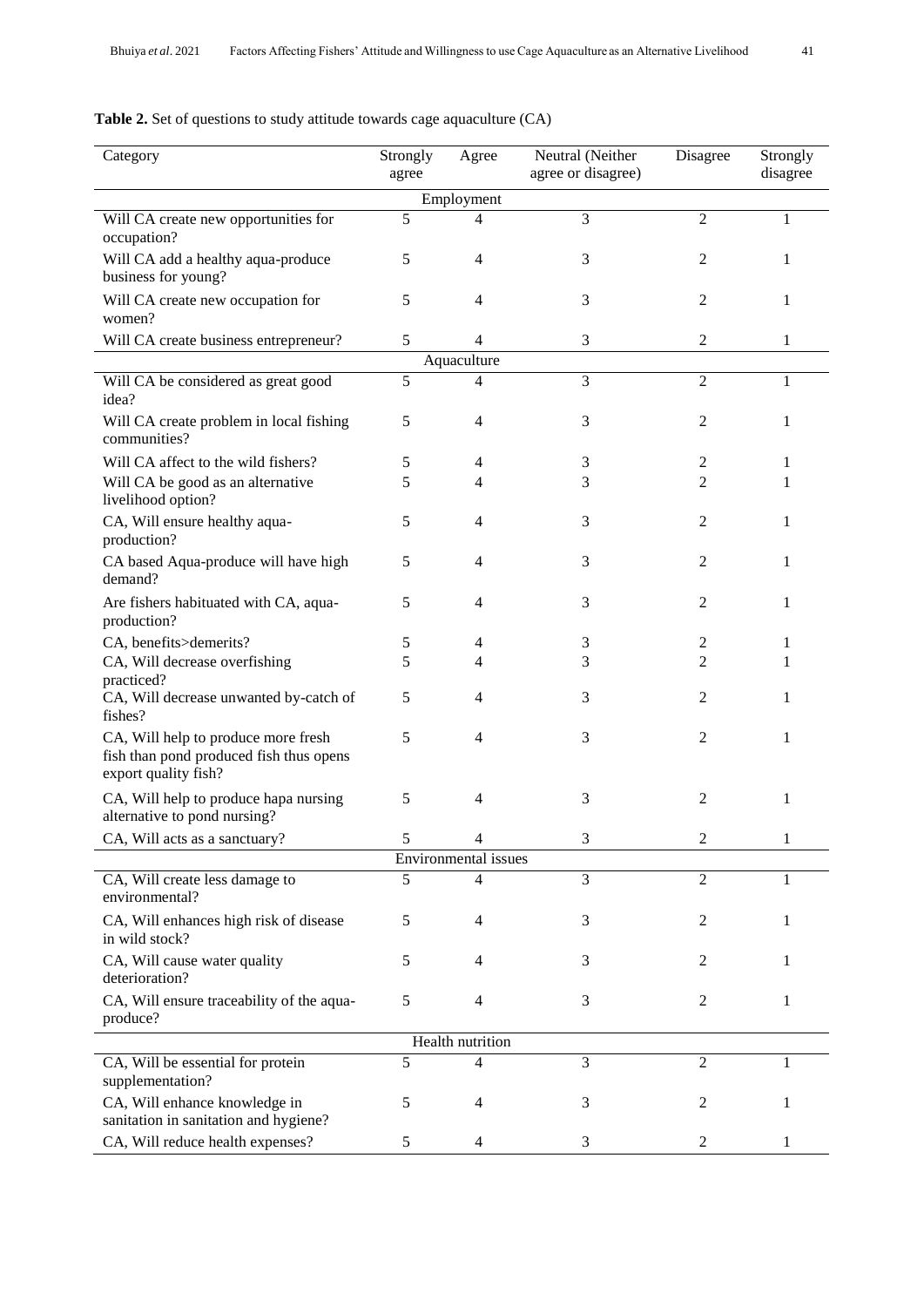### **Statistical Analysis**

Categorical data gathered from the interviews (n =120) were analyzed using SPSS (version-22) according to the method of Steel and Torrie (1980) (SPSS, Inc., Chicago, Illinos, USA) for each research site (Changnoagaon and Sutarpara). Cronbach's alpha test was used to identify the consistency available within the group in both research sites. Pearson's correlation coefficient was applied to identify the correlation between scale pairs. Analysis of variance, ANOVA was used to test differences in the mean value of four scale grouping.

### **RESULTS**

Factors affecting fishers' attitude in community driven cage aquaculture are summarised in the paragraphs below.

#### **Non-economic Factors**

# **Powerful Fisher Stakeholders**

It included the fish traders, fisheries trade organizations, local elite fishers, local fish money lenders, fish *dipo* or *aratders* (*in bangla*) or whole seller, community-based fisheries organizations, etc. The study revealed that these powerful fisher stakeholders from both villages where this study conducted was the significant decision makers to introduce community driven cage aquaculture. The lesser influential community fishers were suppressed by the more powerful and influential fishers' group that were found in both research sites. However, there were few participants who acknowledged that they were given opportunity to form their own group to continue the cage aquaculture activities. In return, the influential group had shown intention to contribute to the project demand in sharing the operational cost. Because of their great connection to fisheries, they had great interest in putting efforts into research aimed at reducing the fishing pressure and augment the livelihoods of traditional fishers. Table 3

**Table 3.** Relations prevail in the fishers' community

illustrated how these relations prevailed in the fishers' community indicating negative affiliation was observed in most cases where the studies were conducted while, common interest from the same natural resources in different stakeholder faction was available**.**

# **Traditional Belief and Good Manner**

A significant number of fishers, 51.88% for Sutarpara and 56.43% for Changnoagaon, thought this traditionally believed that fishing was the main income source.

# **Traditional and Cultural Values**

The most common interpretation why fishers would continue both things rather than stop fishing  $(n = 30;$  multiple answers possible) was the high traditional and cultural value of this source of income (44.77 and 30.18%) which has provided a livelihood for these *haor* areas communities for last couple of decades in Sutarpara and Changnoagaon, respectively.

# **Age Group**

Fishers belong to younger group (18–40 years) showed positive attitude and high willingness to new innovative cage aquaculture by all sort of physical and mental support compared to aged group  $($ >40 years).

### **Gender**

The survey result revealed that there were no significant difference in sex group for studied two villages. Interest in cage aquaculture among male fishers (n=120) differed insignificantly between both villages (Chi-square test,  $x^2=10.064$ , df=2, p=0.067). Interest was very high in Sutarpara, where 83.58% of the male fishers showed 'high' willingness along with existing occupation, compared to Changnoagaon, where the interest was about 75.47%. Women of these two villages helped voluntarily their fisher husbands works,

| <b>Fishers</b> | fish<br>Powerful                         | Long-term business, unprofitability, low trust and willingness to co-operate                                                                                                       |  |  |  |  |  |  |
|----------------|------------------------------------------|------------------------------------------------------------------------------------------------------------------------------------------------------------------------------------|--|--|--|--|--|--|
|                | traders                                  | <i>aratders</i> , less amount of fish delivered to the <i>aratders</i>                                                                                                             |  |  |  |  |  |  |
| <b>Fishers</b> | Powerful and or<br>interested<br>fishers | Abuse of power in decision making processes to get economic advantages,<br>slightly lower connection to fisheries related activities as a means of income<br>generation activities |  |  |  |  |  |  |
|                |                                          |                                                                                                                                                                                    |  |  |  |  |  |  |
|                |                                          |                                                                                                                                                                                    |  |  |  |  |  |  |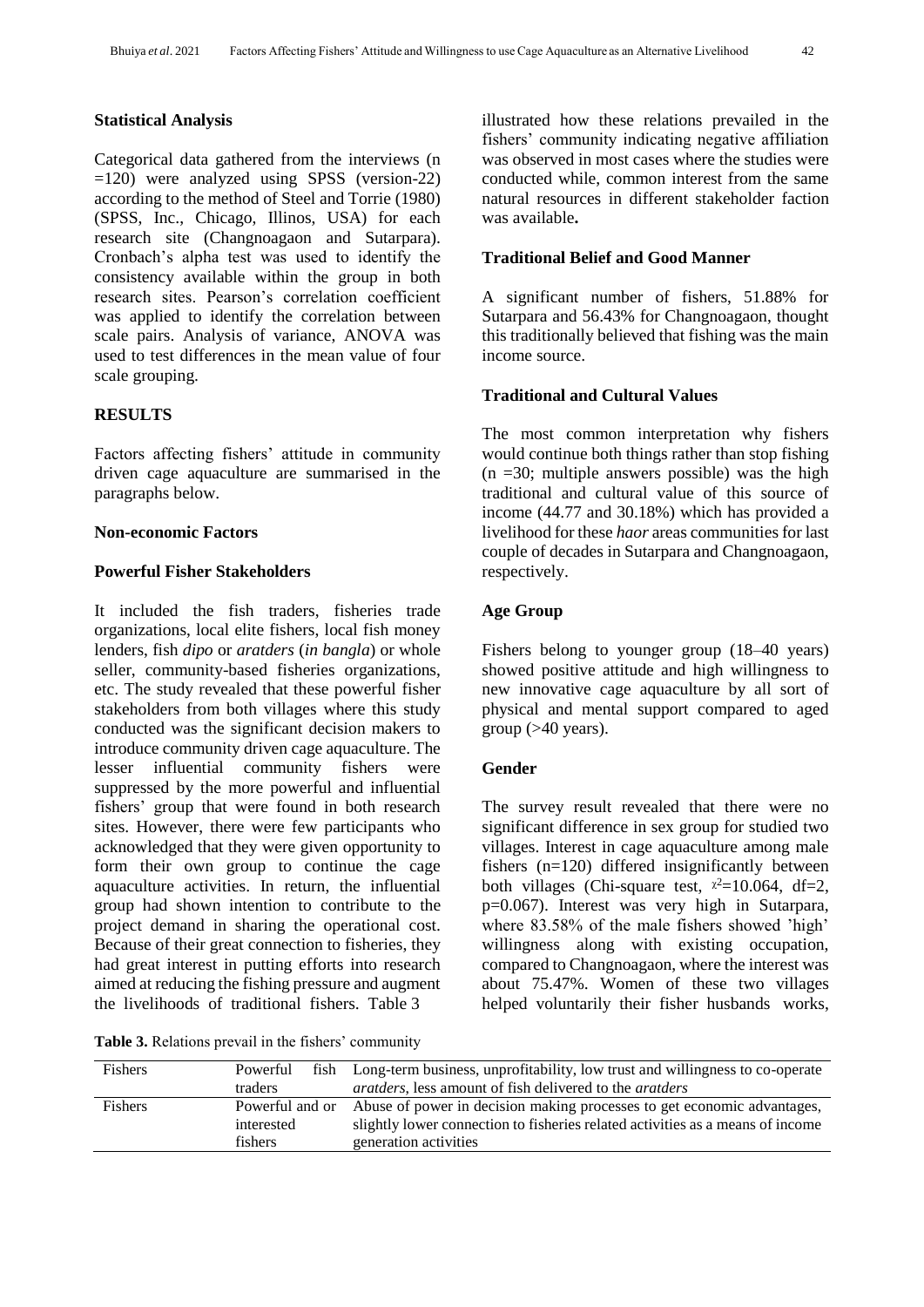Nevertheless, the interest in cage aquaculture among the women was 100% and no significant difference were observed between both the villages was found.

# **Education**

The study found that the fishers having elementary level of education did not take risk to do the new technology like cage aquaculture. However, the people having higher level of education (more than class nine in the school) showed positive interest on this. This trend was very common in both the villages.

#### **Investment Tenure**

About 55% of respondents did not support about the facility of long term output based investment. They showed their affiliation towards short term investment in Changnoagaon. But significantly higher (p<0.01) percent of fishers in Sutarpara agreed with short term investment rather than long term investment. Notably, all respondents in this study indicated the project launching time probably due to natural fish catching time which causes dramatic reduction of market price of cultured fish.

#### **Economic factors**

### **Urban migration**

According to the output from the focus group discussions, approximately 2-3 percent fishers migrated from the studied area to improve their present status of living. These have seemed to be negative impact on the community driven cage aquaculture.

# **Paddy Planting**

All interviewees opined that paddy planting was the major agricultural activity prevailing in the fishers' community to adopt the new community driven cage aquaculture. Among the selected interviewees (120), 67.55% interviewee have the agricultural paddy land. A significant number of fishers (23.21%) having paddy field in remote areas and they usually go there for several months (planting to harvesting).

# **Alternative Income Source**

Approximately, 26.46% and 31.34% villagers in Changnoagaon and Sutarpara, respectively, supported the alternative income source. In Changnoagaon, 22.68% of the asked community fishers were willing to quit wild fish catching and were solely dependent on cage aquaculture, while in Sutarpara about 20.89 % showed the same willingness. Cage aquaculture and wild fish catching, both were preferred by a significant percentage of community fishers in the case of both research sites where 77.32 % of respondents in Changnoagaon and 79.11% in Sutarpara.

# **Factors Affecting Fishers' Willingness About Community Driven Cage Aquaculture**

#### **Reliability Analysis**

Table 4 shows the reliability of each set of scales. In Sutarpara, questions of four groups, three most reliable scales were attitude towards employment, environment and health nutrition Cronbachs' $\alpha$ =0.94, Cronbachs'  $\alpha$ =0.84 and Cronbachs'  $\alpha$ =0.81 accordingly. On the other hand, attitude towards aquaculture comparatively low Cronbachs' $\alpha$ =0.70. For example, the mean value of the four scales, attitude towards aquaculture was 3.56 (+0.55) which was lower than employment and health nutrition but not significant  $(p>0.05)$ . Overall, Sutarpara respondent expressed the highest level of agreement with statement supporting alternative livelihood as considering employment mean  $3.71(+0.52)$  and  $4.02 (+0.48)$ for health nutrition. Question related to environment elicited the lowest level of agreementmean  $2.87$  (+0.41) which was significantly lower other than three.

In Changnoagaon, reliability analysis was conducted previously used the same four scale categories. Attitude towards aquaculture showed the highest score Cronbachs' α=0.81 followed by employment and environment Cronbachs'  $\alpha$ =0.75. The last and rest scale was Cronbachs'  $\alpha$ =0.64. The mean value of the four scales, attitude towards employment, aquaculture, environment and health nutrition were 4.09 (±0.52), 3.85 (±0.55), 3.69  $(\pm 0.44)$  and 4.41  $(\pm 0.48)$  but none of them was significant different among themselves (p>0.05).

The main difference between the Sutarpara and Changnoagaon reliability analysis relates to the scale grouping for health nutrition where the mean value was significantly higher for the case of Changnoagaon than Sutarpara. In contrast, the Cronbachs' α=0.64 was observed in scale group -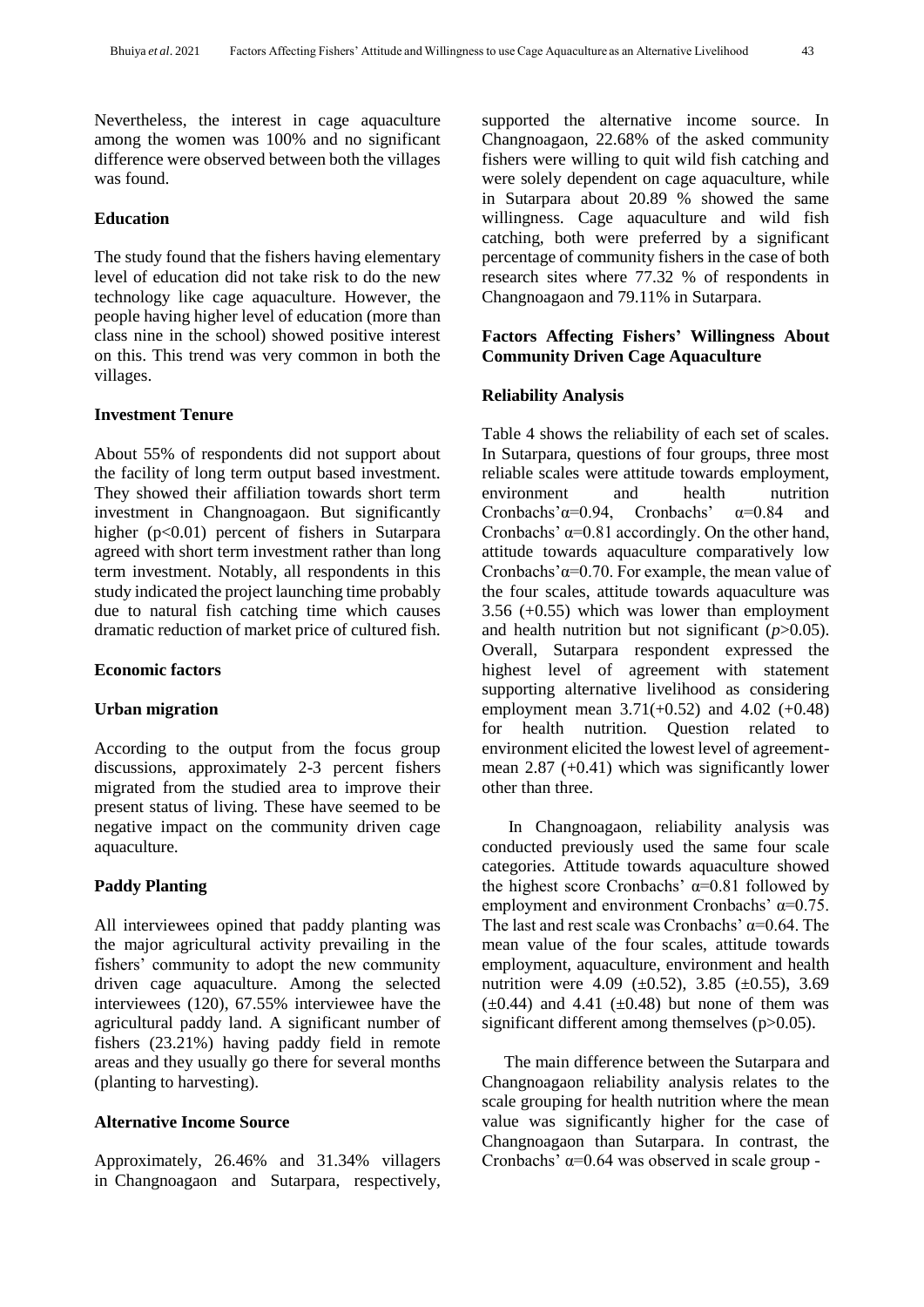| Scale Grouping          | Cronbachs' Alpha |      | Mean              |                   |           |      |  |  |
|-------------------------|------------------|------|-------------------|-------------------|-----------|------|--|--|
|                         | SP               | CN   | SP                | CN                | <b>SP</b> | CN   |  |  |
| Employment              | 0.94             | 0.75 | 3.71 <sup>a</sup> | 4.09 <sup>a</sup> | 0.52      | 0.68 |  |  |
| Aquaculture             | 0.70             | 0.81 | 3.56 <sup>a</sup> | $3.85^{\rm a}$    | 0.55      | 0.52 |  |  |
| Environment             | o.84             | 0.75 | 2.87 <sup>b</sup> | 3.69 <sup>a</sup> | 0.44      | 0.70 |  |  |
| <b>Health</b> nutrition | 0.81             | 0.64 | 4.02 <sup>a</sup> | 4.41 <sup>a</sup> | 0.48      | 0.58 |  |  |

**Table 4.** Reliability analysis for measuring the willingness (Cronbach's Alpha test)

NB: SP (Sutarpara; n=67), CN (Changnoagaon; n=53); Mean values  $(\pm SD)$  with different superscripts in the same column are significantly different  $(P<0.05)$ 

health nutrition that was below the value of Cronbachs'  $\alpha$ =0.70.

#### **The Pearson's Correlation Co-efficient Analysis**

Every group and economic and non-economic factors were considered as single scale for the purpose of the correlation analysis. Pearson's correlation co-efficient (r) of between groups and correlation of all scale groups and economic and non-economic factors are shown in Table 5. The co-efficient provided highly positive correlation in aquaculture. Attitude toward employment, environment and health nutrition are greatly supported in Sutarpara. In case of attitude toward employment, respondents with greater concern about employment opportunities are more supportive of aquaculture  $(r=0.96, 0.78)$  in Sutarpara and Changnoagaon respectively. Economic factor annual income had high correlation (r=0.67, 0.88) in Sutarpara and Changnoagaon respectively with non-economic factor sex. Besides non-economic factor education had moderate correlation with another noneconomic factor sex. Moderate to weak correlation (r=0.31, 0.11) were obtained for Sutarpara and Changnoagaon respectively in between health nutrition and environment scale but the difference was statistically significant  $(p<0.01)$ .

In Sutarpara, the community fishers are strongly suggesting the cage aquaculture because the correlations were  $r=0.64$ , 0.92, 0.96 for the case of environment, health nutrition and employment accordingly. In Changnoagaon, the community fishers are strongly suggesting the cage aquaculture because the correlations were (r=0.78 and 0.82) for the case of employment and health nutrition respectively but weak correlation (r=0.12) was exist in environment scale.

#### **Stacked Bar Analysis**

The staked bar analysis illustrated that the attitude towards community driven cage aquaculture (CA)

for between villages according to set questionnaire for employment and aquaculture. In Sutarpara, in the case of employment, the greater number of fishers (72.4, 11.9%) expressed their opinions in terms of agree and strongly agree scale respectively Figure 2 (A). The greater number of fishers (65.55, 24.97%) expressed their opinions in agree and strongly agree scale respectively in the Figure 2 (B) for the case of Changnoagaon

In the case of aquaculture scale, attitude toward aquaculture was greatly supported by the fishers in Sutarpara and their opinion was around 75% in agree and strongly agree (Figure 3A) but in case of Changnoagaon, the percentage was  $> 60$  (Figure 3)  $B$ ).

In the case of environment scale, about 67.17% fishers in Sutarpara were greatly supported their opinion in Neutral and expressed their opinion that having no environmental degradation in terms of water quality loss, disease introduction etc. (Figure 4A). But fishers in Changnoagaon showing <50% in Neutral and 23.52% fishers agreed that the activities were in favour of environment (Figure 4B).

In the case of health nutrition scale, fishers in Sutarpara and Changnoagaon opinion was around 60% in agree and strongly agree implies a positive role in this scale if implementing cage aquaculture (Figure 4C and 4D).

#### **DISCUSSION**

The community fishers' attitude and willingness of community-based cage aquaculture was positively high in both research sites. The output reports revealed that there were a number of factors affected the attitude and willingness of fishers in different category. These factors had significant contribution to the variations of attitude and willingness of community fishers and consequently affected the objectives of developmental research projects where preventing overexploitation of fish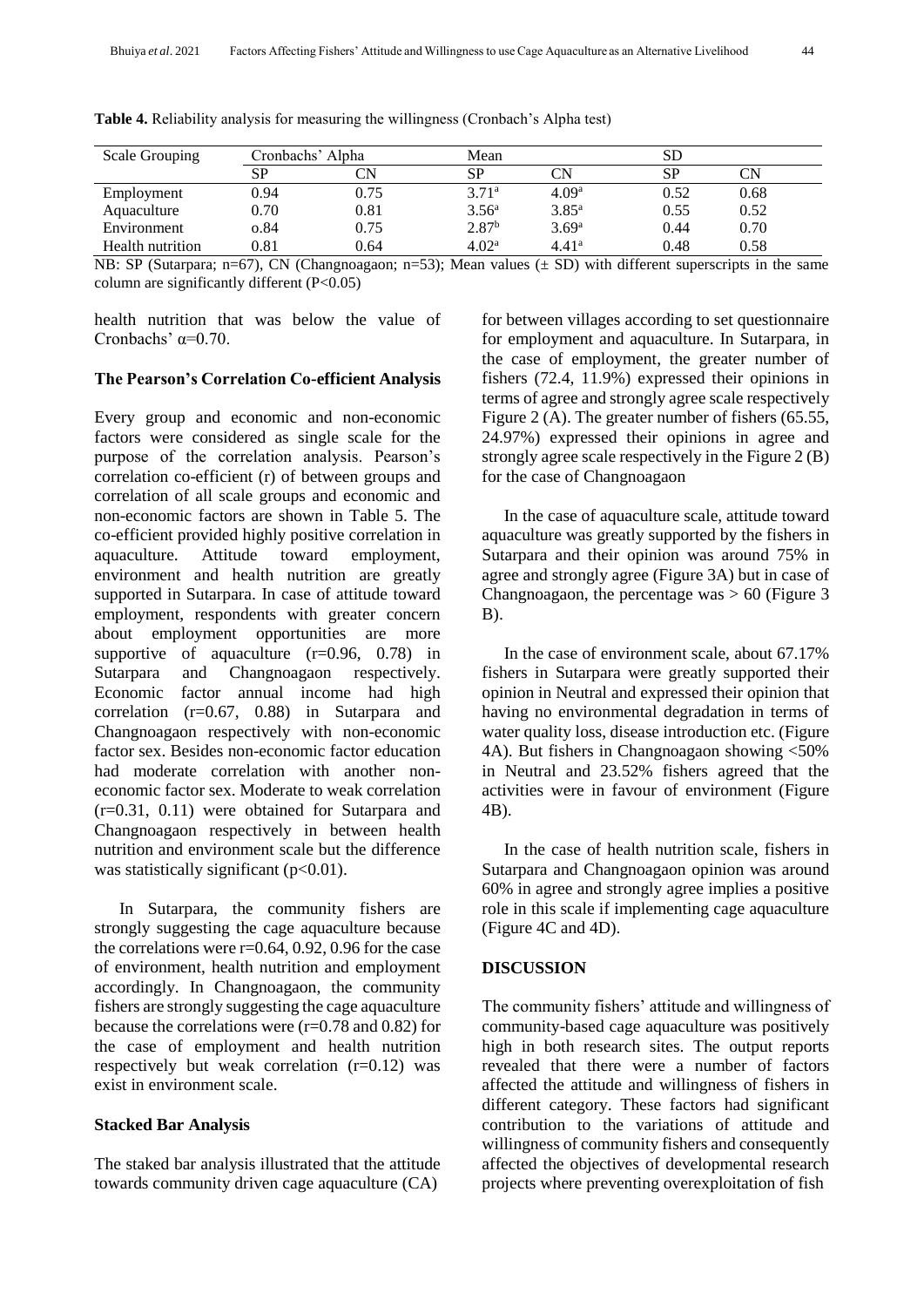|              | <b>Thore of Correlation between groups muretions and nuevors</b><br>Employment |           | Aquaculture |      | Environment |           | H. Nutrition |           | Sex     |           | Age     |         | Education |           | Occupation |           | Income |    |
|--------------|--------------------------------------------------------------------------------|-----------|-------------|------|-------------|-----------|--------------|-----------|---------|-----------|---------|---------|-----------|-----------|------------|-----------|--------|----|
|              | SP                                                                             | <b>CN</b> | SP          | CN   | SP          | <b>CN</b> | SP           | <b>CN</b> | SP      | <b>CN</b> | SP      | CN      | $\rm SP$  | <b>CN</b> | SP         | <b>CN</b> | SP     | CN |
| Employment   | 1.00                                                                           | 1.00      |             |      |             |           |              |           |         |           |         |         |           |           |            |           |        |    |
| Aquaculture  | 0.96                                                                           | 0.78      | 1.00        | 1.00 |             |           |              |           |         |           |         |         |           |           |            |           |        |    |
| Environment  | 0.52                                                                           | 0.00      | 0.64        | 0.12 | 1.00        | 1.00      |              |           |         |           |         |         |           |           |            |           |        |    |
| H. Nutrition | 0.88                                                                           | 0.58      | 0.92        | 0.82 | 0.31        | 0.11      | 1.00         | 1.00      |         |           |         |         |           |           |            |           |        |    |
| $Sex*$       | $-0.2$                                                                         | $-0.09$   | $-0.2$      | 0.44 | $-0.10$     | 0.16      | $-0.20$      | 0.66      | 1.00    | 1.00      |         |         |           |           |            |           |        |    |
| $Age*$       | $-0.01$                                                                        | $-0.14$   | 0.01        | 0.00 | 0.14        | $-0.01$   | $-0.06$      | 0.06      | 0.08    | 0.31      | 1.00    | 1.00    |           |           |            |           |        |    |
| Education*   | 0.35                                                                           | 0.04      | 0.27        | 0.15 | 0.12        | 0.37      | 0.19         | 0.31      | 0.42    | 0.38      | $-0.08$ | $-0.03$ | 1.00      | 1.00      |            |           |        |    |
| Occupation** | 0.27                                                                           | 0.01      | 0.26        | 0.01 | 0.08        | 0.03      | 0.28         | 0.02      | $-0.59$ | $-0.14$   | $-0.09$ | $-0.20$ | $-0.13$   | 0.09      | 1.00       | 1.00      |        |    |
| Income**     | 0.06                                                                           | $-0.13$   | 0.02        | 0.35 | $-0.04$     | 0.08      | 0.02         | 0.54      | 0.67    | 0.88      | 0.03    | 0.27    | 0.55      | 0.34      | $-0.14$    | 0.07      |        |    |

**Table 5.** Correlation between groups indicators and factors

N.B: SP= Sutarpara, CN= Changnoagaon; \*indicates the non-economic factors and \*\* indicates the economic factor; Correlation in bold were used for interpretation



**Figure 2.** (A) and (B) = % response towards attitude into Likert scale 5 in Sutarpara and Changnoagaon for employment. CA (Cage aquaculture), SA (strongly agree), A (agree), N (neutral), D (disagree), SD (strongly disagree)

through community-based cage aquaculture and expedite the standard of livings. Majority interviewee in Sutarpara and Changnoagaon were looking for additional income sources and aiming to diversify their livelihood to reduce the risk of financial vulnerability, whereas some were trying to avoid shifting their livelihood other than fishing that comply with the findings of Liesa (2013) who examined alternative income generating activities adopted by the fishers community. It is worth mentioning that cage aquaculture most probably

would remain an additional source of income and never be able to fully replace main occupations such as fishing. Nonetheless, cage aquaculture is likely to have a positive effect by reducing the need to rely heavily on the wild capture of *haor* resources (e.g fish) to make an income source. Additionally, it could serve as a supporting pillar in terms of unemployment when no income from wild catches because of bad weather conditions (e.g heavy current and wave) or other adverse life conditions.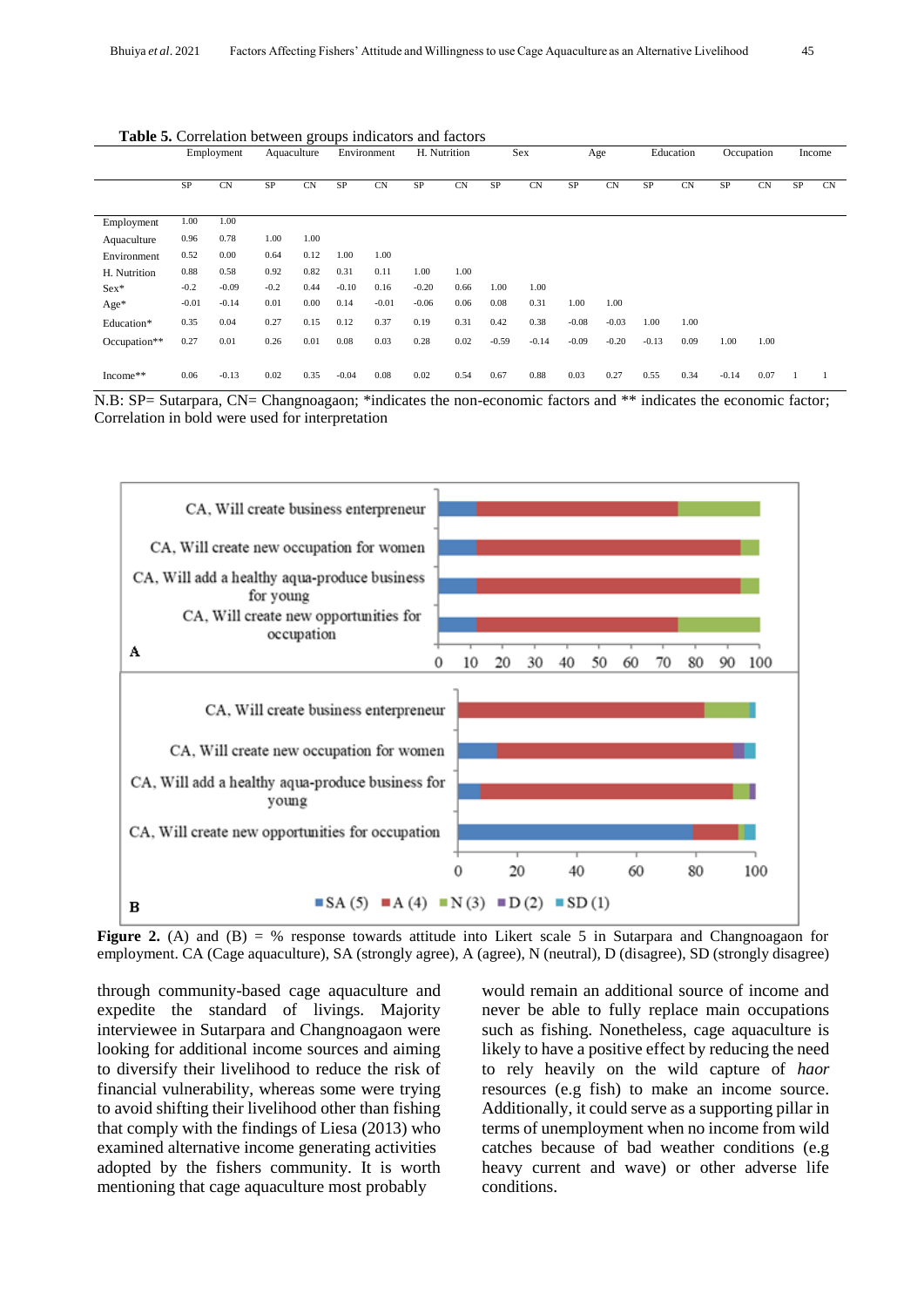

**Figure 3.** (A) and (B) = % response towards attitude into Likert scale 5 in Sutarpara and Changnoagaon for aquaculture). CA (Cage aquaculture), SA (strongly agree), A (agree), N (neutral), D (disagree), SD (strongly disagree)

Community-based cage aquaculture is a new initiative for the *haor* people, and the fishers community is likewise unfamiliar with aquaculture. All fishers in both selected villages are habituated with catching wild fish from natural source and they have very few knowledge on cage aquaculture. They are interested in this new alternative livelihood option and thus cage aquaculture is important for them. Mazur & Curtis (2006) reported that stakeholder interaction and

public attitude has important role in determining the acceptance of aquaculture. It is assumed that the introduction of *haor* oriented cage aquaculture also depends on the positive attitude of fisher community. Exploring the data after completing the investigation might provide important guideline to develop and implement future developmental projects and also helps to build guideline for policy makers in Bangladesh.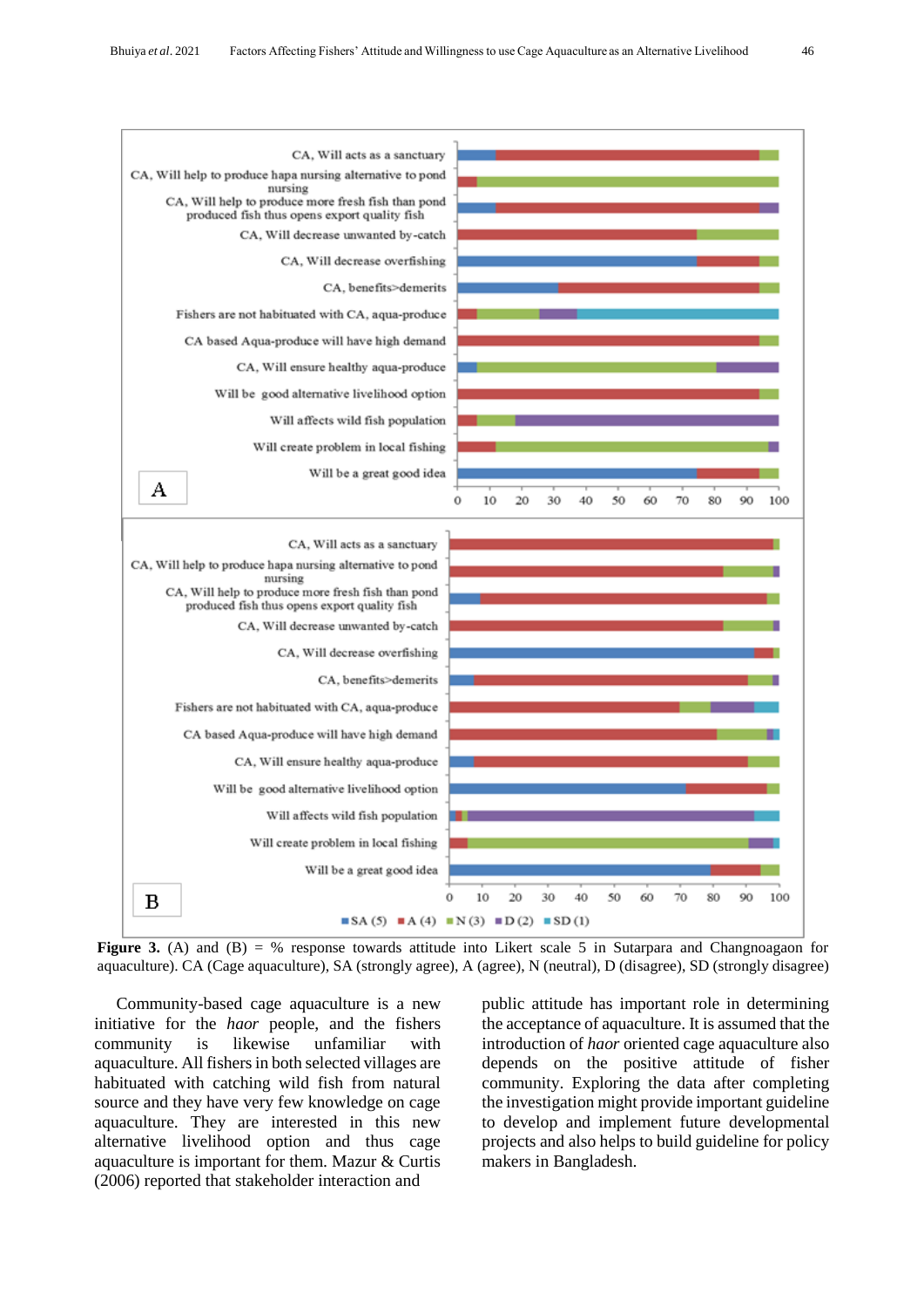

**Figure 4.** (A), (B), (C) and (D)= % response towards attitude into Likert scale 5 in Sutarpara and Changnoagaon for environment). CA (Cage aquaculture), SA (strongly agree), A (agree), N (neutral), D (disagree), SD (strongly disagree)

In all cases, reliability of responses was high (Cronbach's  $\alpha = 0.06$ ). Mean differences of same scale grouping between the villages differed insignificantly  $(p>0.05)$  except in the scale group named environment (Table 4). Cage aquaculture will provide a conflict between lease holder of the *jalmahal* because fishing is not possible in the area of cage aquaculture where the wild fish protects themselves. This area normally acts as a fish sanctuary that directly protect the wild fish and reduce overfishing in the catchment area of cage aquaculture area in the *haor* of Bangladesh. Comparatively greater correlation exists in all four scales grouping in Sutarpara than Changnoagaon showing greater support in favor of cage aquaculture. This was because of their greater interest in alternative livelihood. Moderate to weak correlation  $(r = 0.31, 0.11)$  were obtained for Sutarpara and Changnoagaon respectively in between health nutrition and environment scale because fisher community was not more aware of

environment and health nutrition concerns. The findings of Shirra *et al.* (2012) also complied with the present findings where they found that the correlations were very weak for environment and health behavior.

The Pearson's correlation co-efficient (r) among the scales, economic and non-economic factors is shown in Table 5. The four scales provide the relationships among them and also the relationships with the economic and non-economic factors in the two villages. In most cases, below moderate correlation  $(<0.3-0.5$ ) were exists. But thecorrelation for annual income with education and sex was moderate to high ranging from (0.34-0.55 and 0.67-0.88) in Sutarpara and Changnoagaon respectively. This might be due to fishers having financial support that helps them to spend money to complete higher education and household having fishers have the possibility to earn more money. Fishers in Changnoagaon having greater financial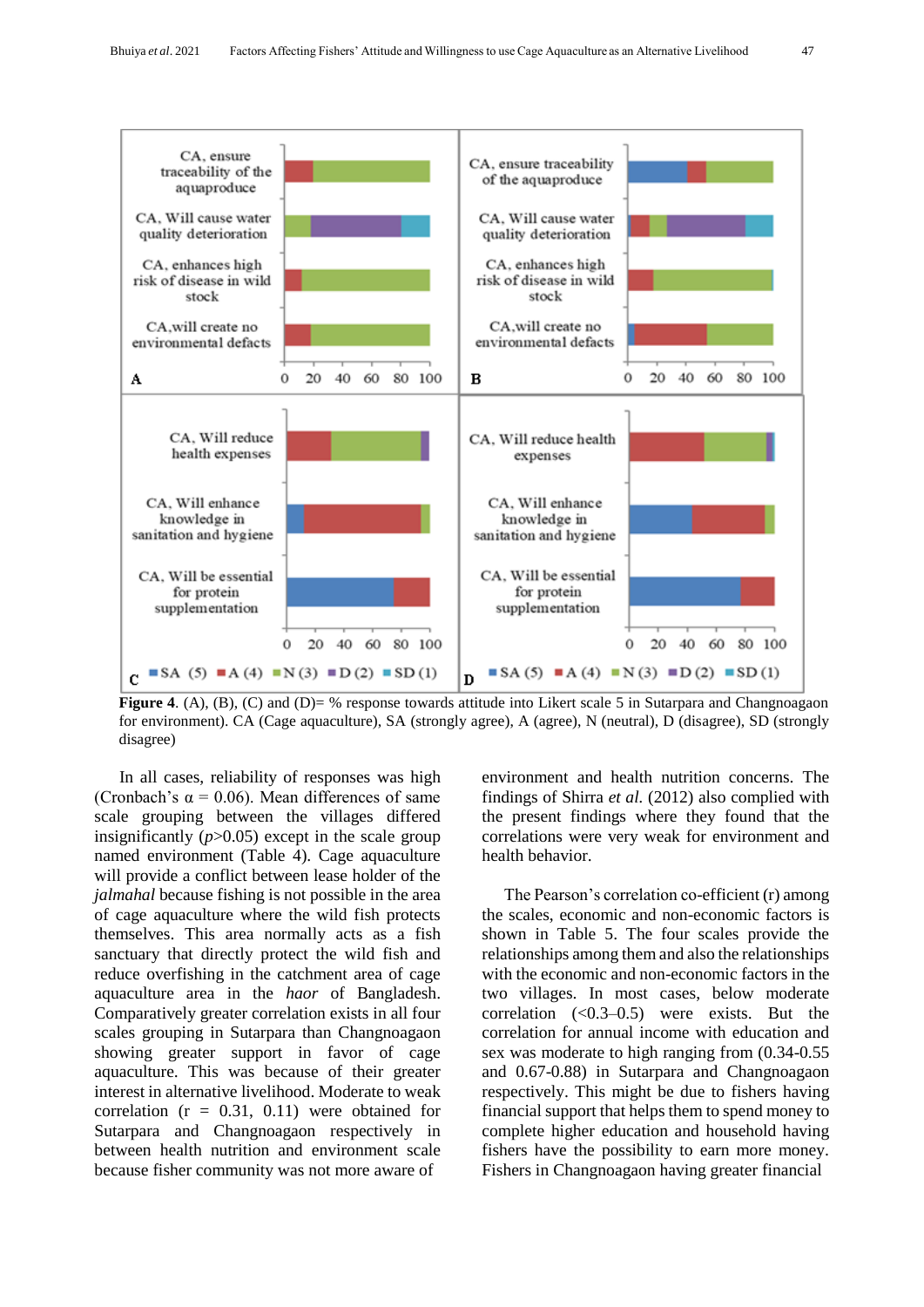stability showed significantly higher  $(p<0.01)$ correlation for the case of health nutrition and annual income than Sutarpara. This was because of their greater interest in alternative livelihood.

In the case of Sutarpara sample, the highly positive correlation found between health nutrition and aquaculture might be due to the security of fish as food for their regular consumption it also reduces the overexploitation. From the stacked bar analysis, it was observed that 98.2% community fishers opined that cage aquaculture will not lead to overexploitation. For the case of employment and health nutrition concerns coupled with the previous thought (cage aquaculture acts as a sanctuary leading to protect overfishing) which justified the highly positive correlation prevails in both the research sites.

No literature is available on the negative impact of cage aquaculture in the open water of Bangladesh because cage aquaculture has started its journey only a decade ago in the river areas of Bangladesh. Cage aquaculture is going to be introduced in the *haor* areas. On the other hand, fisher community had no bitter experience about cage aquaculture and in depth knowledge about it. This finding also complied with the observation of Shirra *et al.* (2012), the knowledge of German people in environment perspective was comparatively lower than the knowledge of the people in Israel. The fishers in Sutarpara showed greater responses in the correlation between the scale of environment and aquaculture than Changnoagaon. This may be due to their thinking that the vast *haor* waters will not be affected or polluted because the loaded effluents in open water are negligible. Furthermore, they believe that the excreta and unused or wasted feed will directly use as fertilizer and feed for the wild stock respectively. This finding is also complied with the reports of Ansah *et al.* (2013).

Generally, most of the fisher community are leading their livelihood expenditure on fishing and agriculture in both the villages but the rate of dependency varied between the village fishers. In fact, the factors behind the involvement of community fishers in cage aquaculture was for financial gain and as an employment opportunity and thinking the income from cage aquaculture would be additional one livelihood option. It is assumed that the livelihood pattern of community fishers vary in line with the variability of their socio-economic conditions prevails in the

#### community.

The rule of thumb, the economic progress and employment security might permit the people to rush in new livelihood activities and willing to take a certain amount of risk. Miyata (2003) observed the level of willingness to take risk for investing money in a demo game varied due to a number of factors such as the number of household members, education level and wealth rank. Our observed results complied with the finding of Miyata (2003) because a linear positive correlation was observed in both the villages for taking risk and engage in new alternative source of income with the number of household occupations, education level and annual income. The present data reveal that fishers having comparatively higher annual income showed more willingness to participate in the cage aquaculture implementation. Data from fisher community in Sutarpara showed lower value than Changnoagaon fishers for taking risk. A widely spread concept is, if sufficient handsome economic alternatives provides to the fishers community, thinking by many project designers or managers in community driven approaches, fishers are agreed to stop fishing as reported by Crawford (2002). As a result, economically profitable income alternatives will help a lot in reducing fishing pressure. But the collected data reveal that non-economic factors such as tradition and personal gratification are often more important than financial returns in deciding on whether to fish or not. A similar outcome can be expected for cage aquaculture implementation in Sutarpara and Changnoagaon, where many fishers stated they would not stop fishing even if involved in profitable cage aquaculture. In addition to that a high number of fishers would like to keep multiple income sources also support this finding strongly. Although still fishers showing their willingness to not to stop wild catching but the researchers thought that intensive training in cage aquaculture is important to enable them to operate the system largely independently, which might give them more self-confidence and an increase in motivation and ultimately the fishers focus exclusively on the continuation cage aquaculture through raising awareness for detrimental and destructive fishing methods and gears.

Annual income of fishers in both research villages ranged between US\$ 200 to 3112, which is not sufficient to meet basic livelihood requirements. Pollnac *et al*. (2002) found that income significantly controls the participation of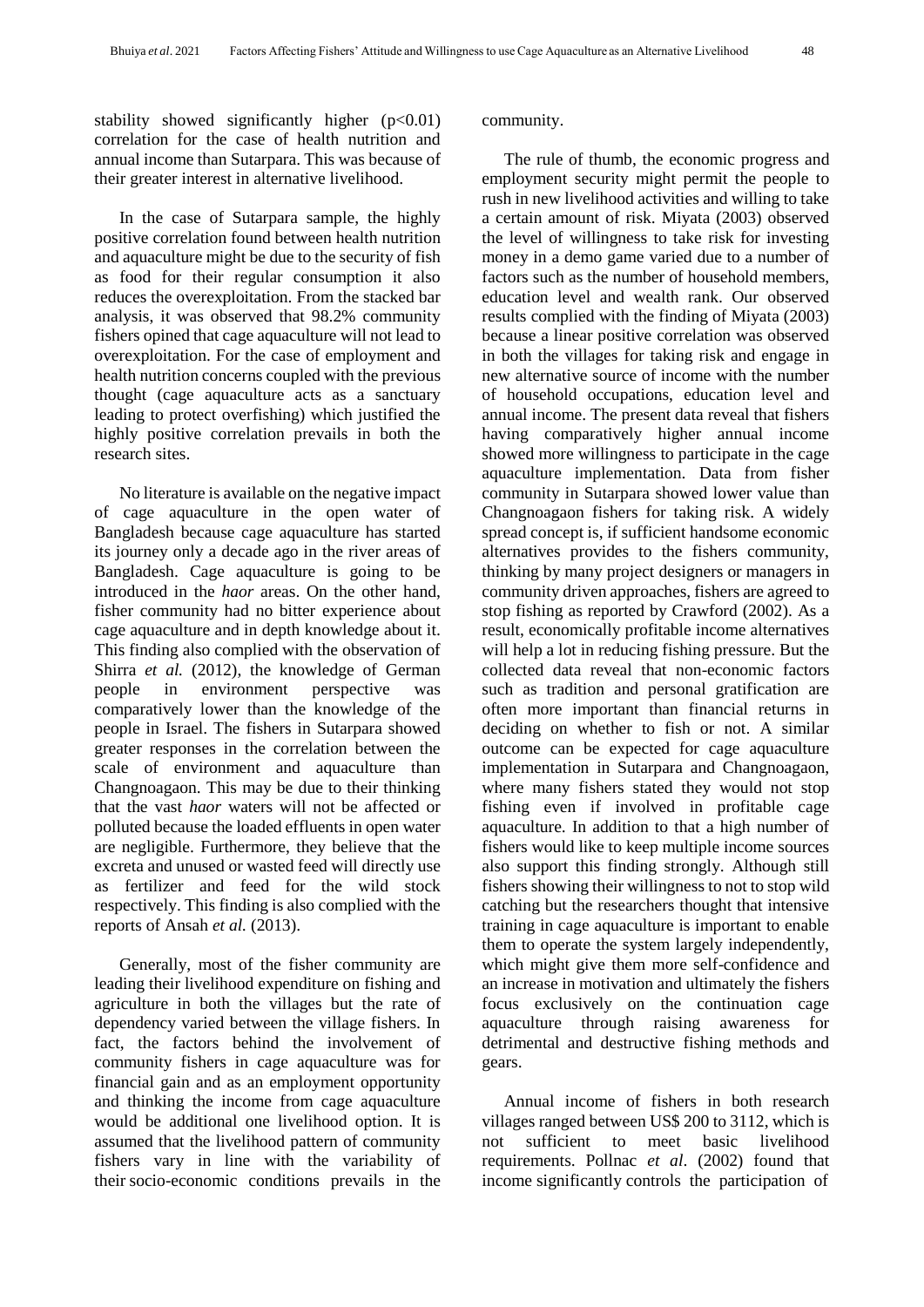villagers in project field activities poor fishers showed less willingness to take risks that may loss their invested amount and earn less profit (Miyata, 2003). In contrast, Pollnac *et al*. (2002) illustrated that if the profit of participation was demonstrated by a few people, other villagers would perceive the activity and join in the new livelihood approach. At the beginning, the involvement in innovative research projects implemented to reduce the fishing pressure and ensure livelihood alternatives is often low but increases with the successful up scaling of the technology and the benefits goes to the community (Rogers, 1995; Hamblin *et al*., 1973).

Another important informative data explored during the survey that were the young fisher community are more eager to take risk in innovative livelihood activities. The onset timings of innovative cage aquaculture were also important factor for adoption of cage aquaculture in both villages because in the *haor* areas normally a huge natural catch started in the month of October and at that time the price of cultured fish would be much lower than expected. The successful introduction of community-based cage aquaculture will be detrimentally affected by the low market price of the cultured fish. As the culture period varies from 3 to 5 months, the onset timing of cage aquaculture should be preplanned to avoid the *haor* natural catch time and selling fish in the lean period of *haor* with a view to higher profit. It was observed that the fishers were less skeptical and more willing to continue the new approach if they could find the successful initialization of the project. Miyata & Manatunge (2004) also drew attention in timing for introduction of an alternative livelihood option, which can determine whether villagers adopt or refuse the new activity as low market prices would inversely hamper the degree of adoption. Foremost, efforts of researchers should be given in the phase of implementation to prevent a failure of the cage aquaculture attempts in *haor* locality because lack of success would make it hard to encourage others to take part in the cage aquaculture ventures.

Pollnac *et al.* (2001) examined the level of satisfaction of fishers in Indonesia and found that the fishers would not leave the fishing activity because of their culture values, tradition and ample knowledge though the fishing activity is laborious and vulnerable to the environmental condition. Our investigated results also supported that findings because more than 50% fishers thought that fishing should be the main income source.

Fishers were not willing to culture traditional type of fish as a cultured fish in cage aquaculture system. The type of fish used in cage aquaculture was also an important factor, as fishers may feel more comfortable of culturing fish that they are catching regularly from natural source like Common carp (*Cyprinus carpio*), Garua (*Clupisoma garua*) though fry or fingerling are not available yet.

Women in Sutarpara showed high willingness to cage aquaculture than in Changnoagaon. This might be because women had more free time after finishing their housework. Thus, during bad weather and late winter season, there are fewer catches for the women to process (processing being a female occupation), and cage aquaculture would be a suitable livelihood alternative for them.

### **CONCLUSION**

The discussed issues above have great important considerations to investigate the set objectives. Prejudgment of knowledge on different scale groups and factors was very significant to certain the actual outputs. The present study covered a number of scale groups (developed with categorical questions) to provide in-depth information associated with attitude towards cage aquaculture of them. It also revealed a number of desirable features in fishers' attitudes toward cage aquaculture in the context of employment, environment and health nutrition, which indicate a high potential for future cage aquaculture venture in *haor* areas. In addition, it also provides comparative data on studying the feasibility of cage aquaculture between the villages. The comparative study results demonstrated that the local prevailing individual factor significantly affects the willingness towards cage aquaculture. It is therefore important to implement a research project emphasizing attitudes and economic and noneconomic factors to develop a justified strategy of community driven cage aquaculture in *haor* based areas in Bangladesh.

#### **ACKNOWLEDGEMENTS**

The authors would like to thank to Department of Fisheries (DoF), Bangladesh for arranging financial support.